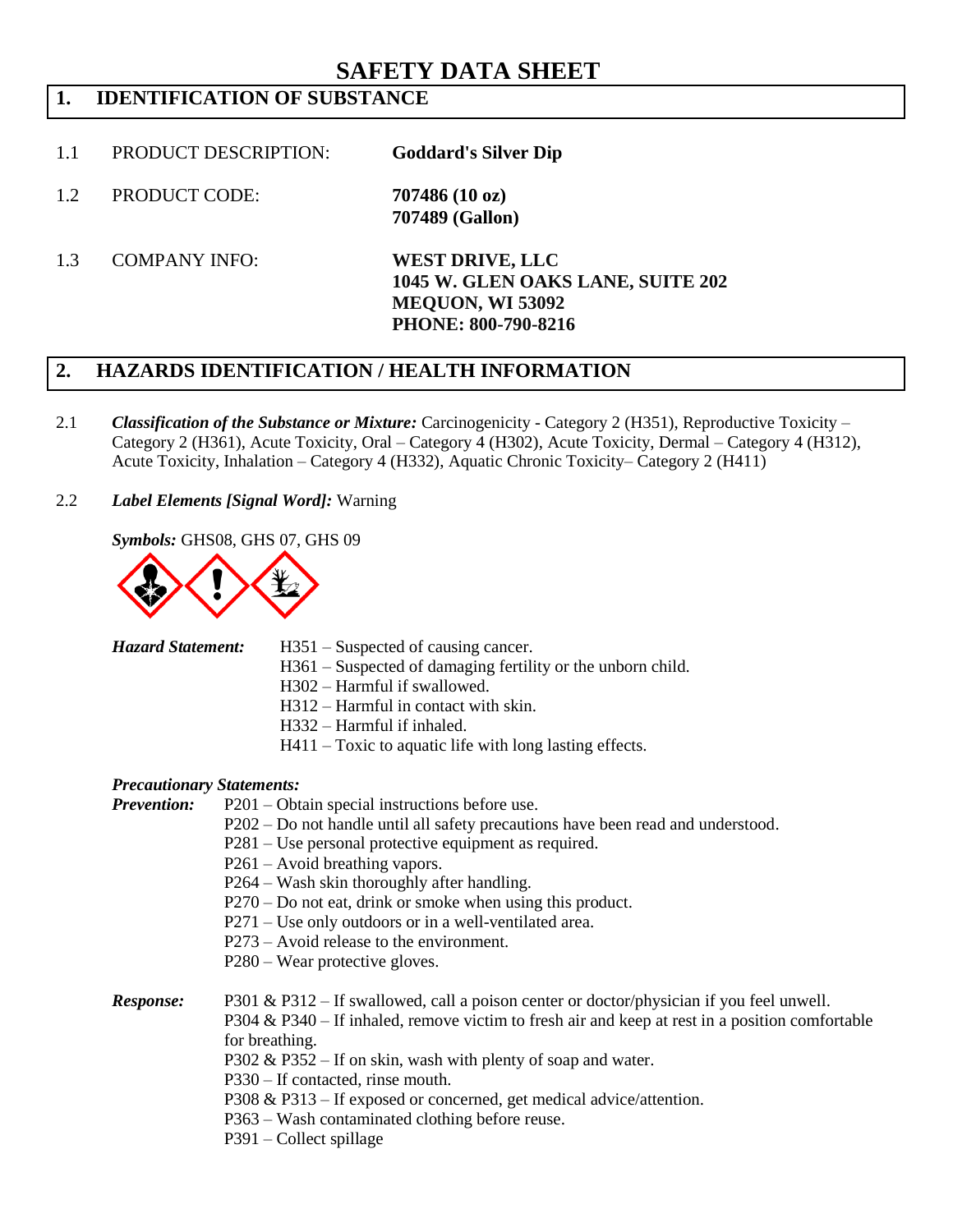### **2. HAZARDS IDENTIFICATION / HEALTH INFORMATION (CONTINUED)**

*Storage:* P405 – Store locked up.

*Disposal:* P501 – Dispose of contents/container in accordance with appropriate federal, state and local regulations.

*Other Hazards:* Contains acidified thiourea (CAS 62-56-6). Warning: This product contains a chemical known to the state of California to cause cancer. Keep out of the reach of children.

### **3. COMPOSITION AND INFORMATION ON INGREDIENTS**

| Hazardous components within the<br>meaning Of EEC directive 67/548 and<br>corresponding classification | $CAS \#$      | Concentration | Hazard<br>Classifications<br>EC1272/2008                       | Hazard<br>Code                   |
|--------------------------------------------------------------------------------------------------------|---------------|---------------|----------------------------------------------------------------|----------------------------------|
| <b>THIOUREA</b>                                                                                        | $62 - 56 - 6$ | 4.9%          | Carc. 2<br>Repr. 2<br>Acute Tox. 4<br><b>Aquatic Chronic 2</b> | H351<br>H361d<br>H302<br>H411    |
| <b>SULFURIC ACID</b>                                                                                   | 7664-93-9     | 0.9%          | Skin Corr. 1A                                                  | H314                             |
| <b>ISOPROPANOL</b>                                                                                     | $67 - 63 - 0$ | 0.6%          | Flam. Liq. 2<br>Eye Irrit. 2<br>STOT SE <sub>3</sub>           | H <sub>225</sub><br>H319<br>H336 |
| NON-HAZARDOUS<br><b>COMPOSITION</b>                                                                    |               | 93.6%         |                                                                |                                  |

**NOTE: These EC1272/2008 classifications are for the neat raw materials cited, not for the finished good. Please see Section 2 Hazards Identification for classification on/for the finished good.**

### **4. FIRST AID MEASURES**

- 4.1 *Inhalation:* If difficulty or discomfort in breathing is experienced, remove to fresh air.
- 4.2 *Ingestion:* Contact a physician or obtain medical treatment. Water may be consumed to dilute.
- 4.3 *Skin Contact:* Remove any contaminated clothing. Wash contacted skin with water or soap and water thoroughly.
- 4.4 *Eye Contact:* Flush with water for 15 minutes. If irritation persists get medical attention.

#### *NOTE TO PHYSICIAN: Product contains ~5% acidified thiourea...treat systematically!*

### **5. FIRE FIGHTING MEASURES**

- 5.1 *Extinguishing Agents:* Foam, CO2, Dry Chemical, Water Fog, Sand or Earth
- 5.2 *Fire-Fighting Equipment:* Self-contained breathing apparatus with full face-piece is recommended.

### **5. FIRE FIGHTING MEASURES (CONTINUED)**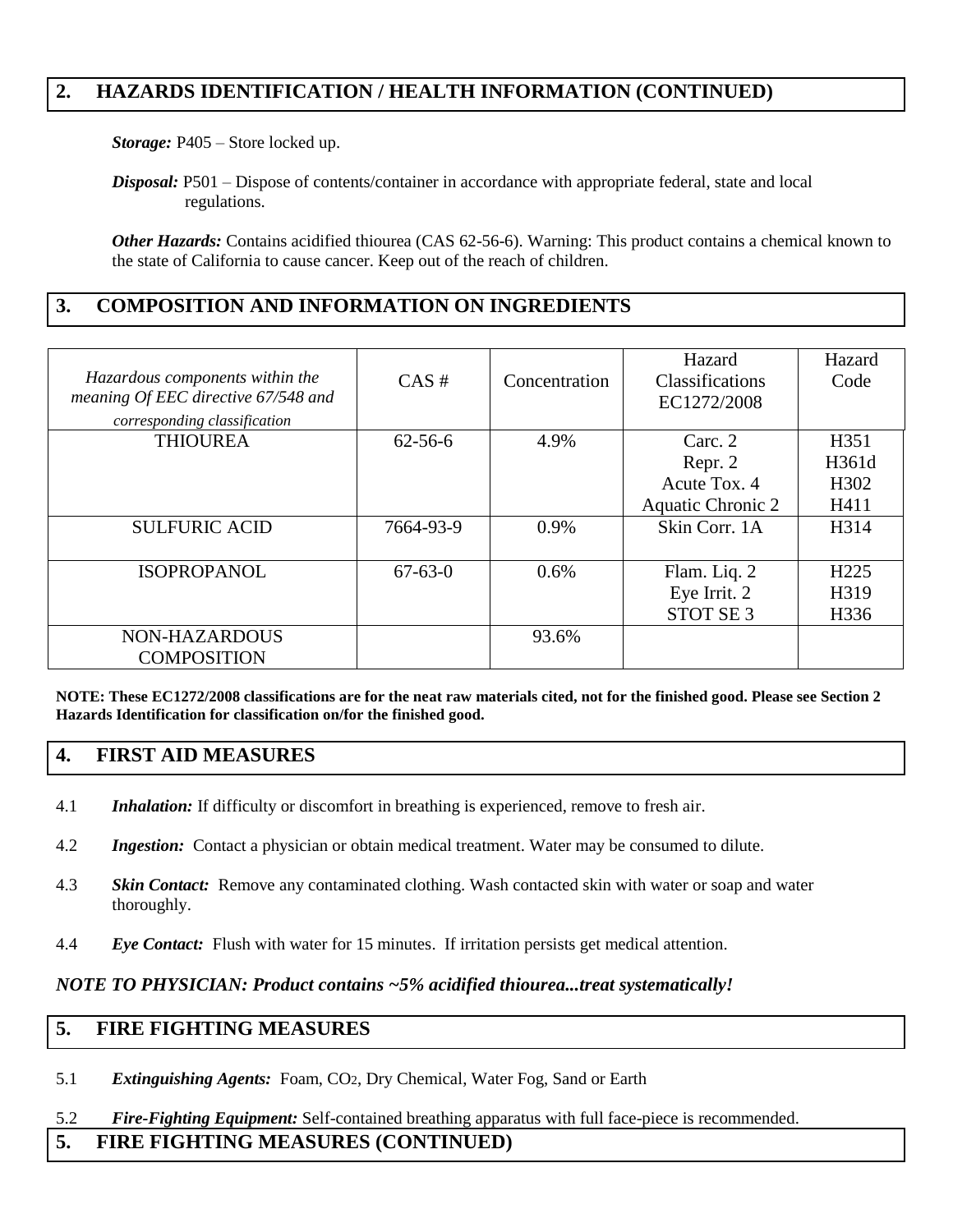- 5.3 *Advice:* Do NOT release runoff to sewers or waterways.
- 5.3 *Unusual Fire Hazards:* Container may melt and leak in heat of fire.

### **6. ACCIDENTAL RELEASE MEASURES**

6.1 *Clean-Up Method:* Dike to contain spill. Use clay or other inert material sand or vermiculite to absorb. Rinse area afterwards with copious amounts of soap and water. Do not release into sewers or waterways. Damp mop contacted surfaces for any residue.

### **7. HANDLING AND STORAGE**

- 7.1 *Handling:*Avoid contact as much as possible. Avoid contact with eyes. Do not ingest or inhale. Good hygiene practices should be followed when handling this material. Wash thoroughly after handling.
- 7.2 *Storage:* Keep container tightly closed and in a cool, well ventilated area. Keep product from excessive heat.

#### **8. EXPOSURES STANDARDS AND PERSONAL PROTECTION**

- 8.1 *Respiratory Protection:* None required with normal use. If concerned, use only in a well ventilated area.
- 8.2 *Skin Protection:* If sensitive, use nitrile/rubber gloves to minimize contact.
- 8.3 *Eye Protection:* Do not get product in eyes. Use safety glasses/goggles if contact is a concern.
- 8.4 *Other:* Follow good hygiene practice. Remove and wash any clothing that contacted product before re-wearing.

### **9. PHYSICAL AND CHEMICAL PROPERTIES**

Appearance clear to hazy thin liquid Odor: slight sulfur Specific Gravity  $(H20 = 1)$ : 1.0  $pH:$   $\sim 1.0$ Solubility in water: Soluble Solubility in oil: Insoluble Flash Point: >200F

# **10. STABILITY AND REACTIVITY**

- 10.1 *Chemical Stability:* Stable.
- 10.2 *Hazardous Polymerization:* Will not occur.
- 10.3 *Hazardous Decomposition Products:* Potential for low levels of sulfer dioxide release at extremely high temperatures.

### **11. TOXICOLOGICAL INFORMATION**

11.1 *Toxicity for Ingestion:* If swallowed, call a Poison Center/Doctor/Physician if you feel unwell.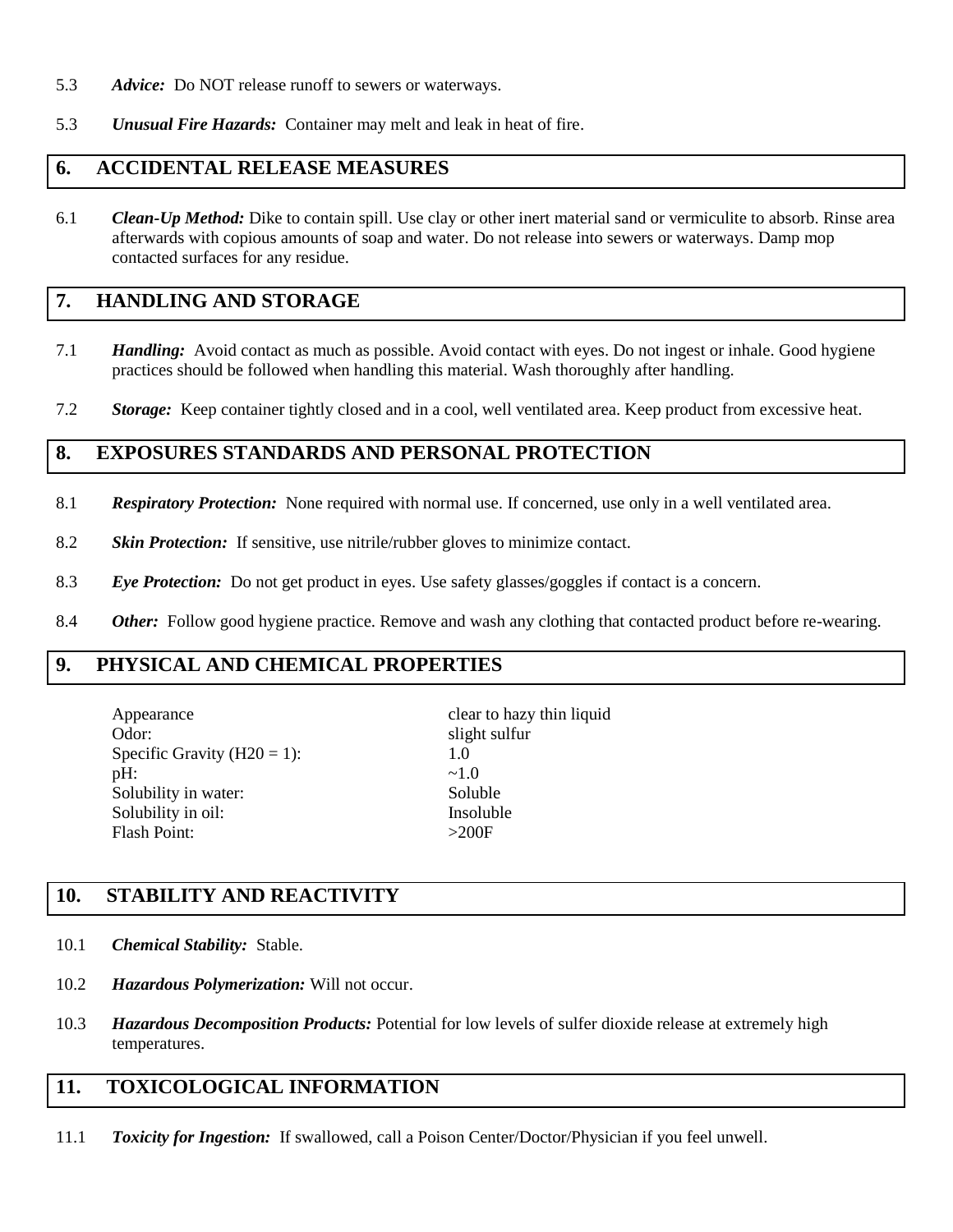- 11.2 *Mutagenicity:* No information available.
- 11.3 *Teratogenicity:* No information available.
- 11.4 *Neurotoxicity***:** No information available.
- 11.5 *Subacute Dermal Toxicity:* No information available.

## **12. ECOLOGICAL INFORMATION**

- 12.1 Adopt good working practices so that the product is not released into the environment.
- 12.2 Aquatic Toxicity: No information available. Do not release product into waterways.
- 12.3 Terrestrial Toxicity: No information available. Handle product responsibly.

#### **13. DISPOSAL CONSIDERATIONS**

13.1 Observe all applicable Federal/State regulations and Local ordinances regarding the disposal of products at an approved facility.

### **14. TRANSPORTATION INFORMATION**

14.1 *DOT / IMDG / IATA*: this product is not regulated.

### **15. REGULATORY INFORMATION**

Defined by:

Regulation (EC) No. 1907/2006 of the European Parliament and of the Council of 18 December 2006 concerning the Registration, Evaluation, Authorization and Restriction of Chemicals (REACH), Regulation (EC) No. 1272/2008 of the European Parliament and of the Council of 16 December 2008 on classification, packaging and labeling of dangerous substances and subsequent amendments (of Council Directive 67/548/EEC on classification, Risk Phrases and Safety Phrases in accordance of Annex I Index, REACH Annex 2 [Part 3.2] & Directive 1999/45/CE [Classification, packaging and labeling of dangerous preparation] and subsequent amendments).

**Inventories: All components of this product are listed on the TSCA (USA), DSL (Canada) and EINCS (Europe) inventories.** 

WARNING: This product can expose you to chemicals including thiourea, which is known to the State of California to cause cancer. For more information, go to www.P65Warnings.ca.gov.

### **16. OTHER INFORMATION**